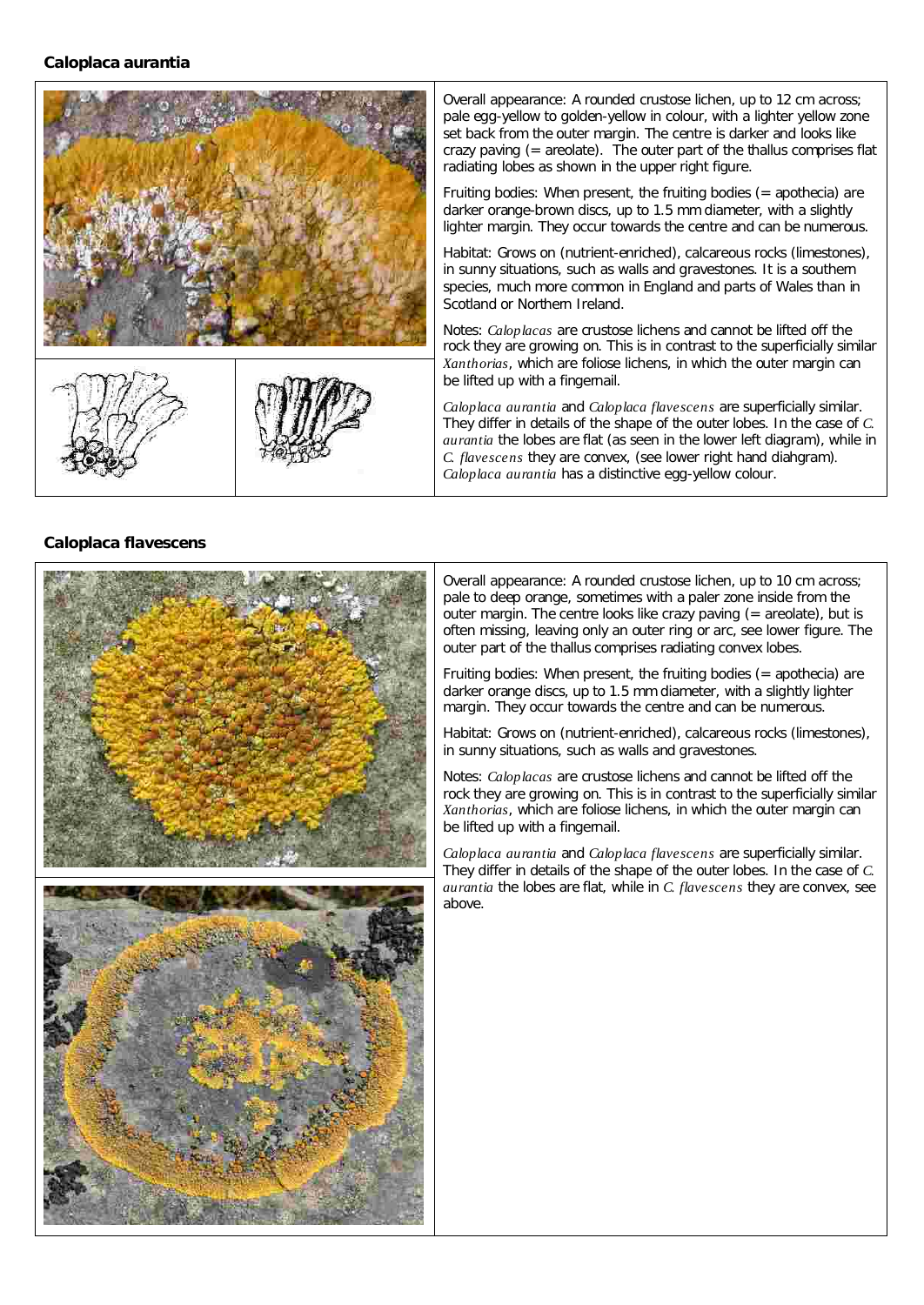### **Evernia prunastri**



Overall appearance: A bushy (=fruticose) lichen, with a dividing, strap shaped, pendent thallus. The characteristic feature of this lichen is the yellowish to green-grey colour of the upper surface and the mostly white under surface.

Fruiting bodies: Very rarely fertile.

Habitat: Found on branches, twigs and the stems of deciduous trees. Very common throughout the British Isles and is moderately tolerant to pollution.

Notes: The colour contrast between the upper and lower surface is characteristic. Other bushy lichens with a strap shaped thallus have different colour schemes. Ramalinas have approximately the same colour on both surfaces, and Pseudevemia furfuracea which has a grey-black under surface and feels much more brittle.

# **Flavoparmelia caperata**



Overall appearance: A large, up to 20 cm across, leafy (= foliose) lichen. It is a distinctive apple-green when wet becoming yellow-grey when dry. Individual lobes can be up to 1 cm across, wrinkled towards the centre and expanding outwards. Coarse powdery soredia develops in the centre of the thallus. Lobe margins are light brown with white hairs (= rhizines) that turn black as they mature. The under surface is black with occasional un-branched rhizines, becoming brown towards the margin with lighter hairs.

Fruiting bodies: Very rare.

Habitat: Common on well-lit acid barked deciduous trees, but is also found on conifers, fence posts, rock including gravestones etc. It is moderately sensitive to sulphur dioxide pollution and is commonest in the south and west of the British Isles, but appears to be re-colonising previously industrialised areas.

Notes: The apple-green colour and broad lobes are characteristic.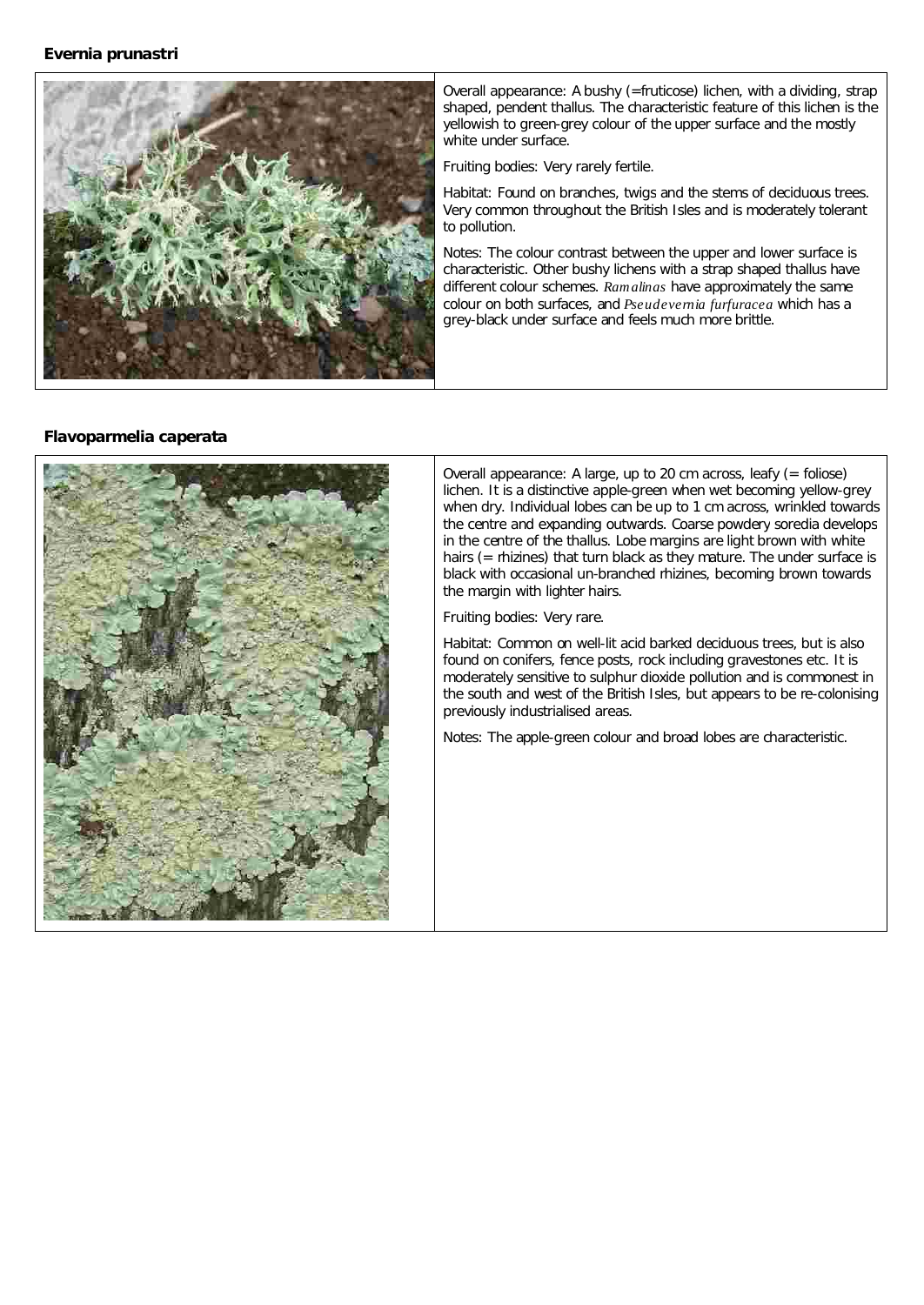

Overall appearance: A rounded, white to very pale grey, crustose lichen up to 6 cm diameter. Well defined, upwardly bulging lobes, in direct contact with each other, are conspicuous towards the margin of the thallus. The central part of the thallus is darker and is covered in 'flour-like' (= farinose) green-white soralia. Green algae, which have nothing to do with the lichen symbiosis, are sometimes found growing on the central part of the thallus.

Fruiting bodies: Apothecia less than 1 mm diameter are rare except in the south.

Habitat: Found on nutrient-enriched trees, rocks and walls. Very common in England and Wales, less so in Northern Ireland and Scotland.

Notes: Solenospora candicans, which is found on vertical faces of hard limestones, is similar in appearance. It lacks soralia, and has black apothecia.

#### **Lecanora muralis**



Overall appearance: A greenish-grey to yellowish-grey, crustose lichen, forming circular patches up to 10 cm across. It can have a somewhat shiny appearance becoming darker centrally. Individual lobes, 1-2 mm wide, are obvious around the margin of the thallus and often have a pearly white appearance (= pruinose).

Fruiting bodies: Usually fertile, with numerous closely packed apothecia, often angular, towards the centre of the thallus. The surface of the apothecia is yellow-brown to red-brown. Margin of the apothecia is like the thallus.

Habitat: Very common in lowland Britain on man-made surfaces such as paving stone, asphalt, brick, tiles etc., but can be found on trees and sawn timber, usually on horizontal surfaces..

Notes: A highly pollution tolerant species. Often mistaken for chewing gum on pavements in towns.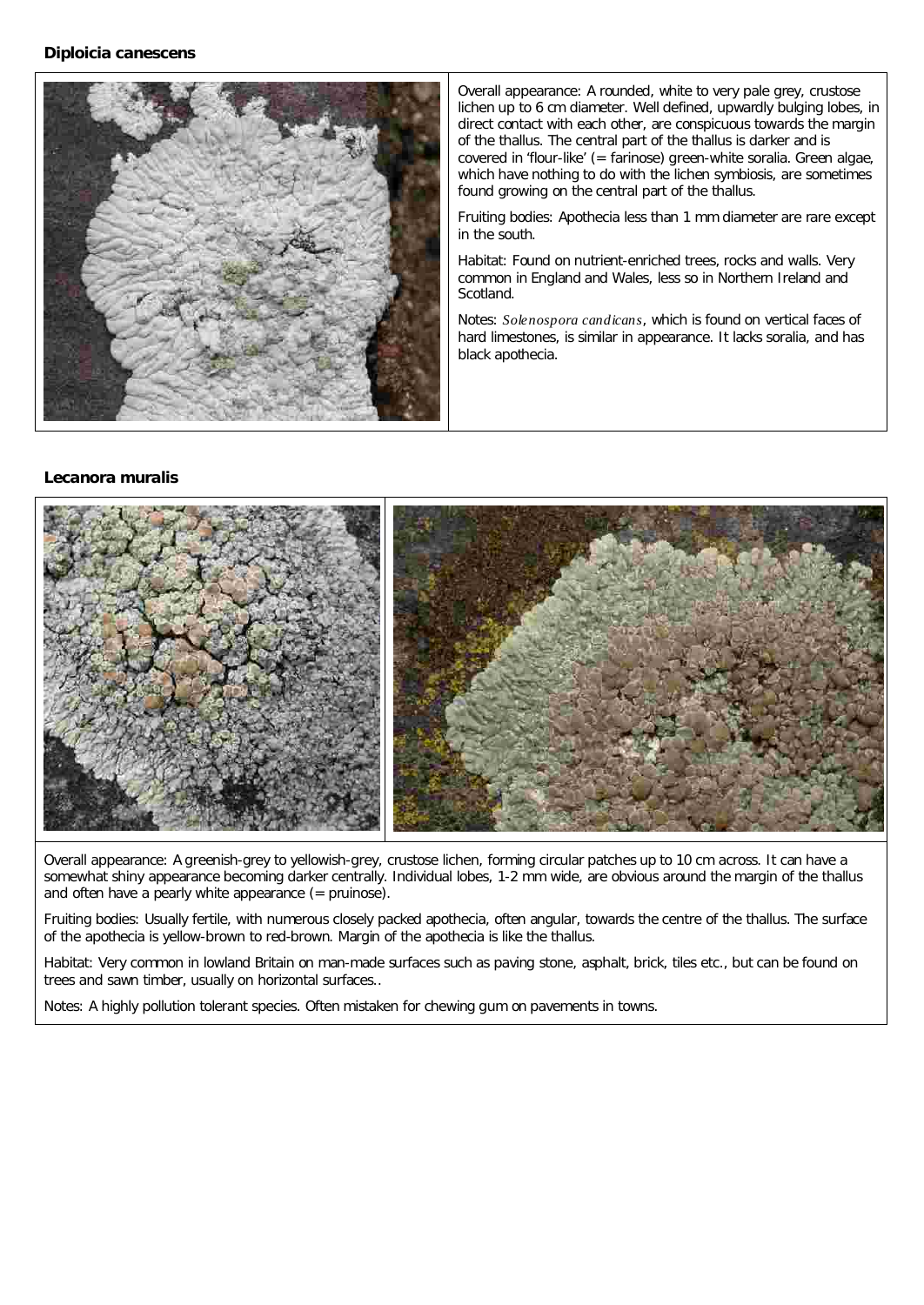

Overall appearance: An irregular, crustose lichen forming thick, grey-white, patches up to 20 cm across. The margin may show evidence of a peripheral algal-free zone (= prothallus) which in this species is white. The margin may be thickened when in contact with other lichens and concentric 'growth rings', see figure, are often present. The centre of the thallus is thick and warty.

Fruiting bodies: Usually abundantly fertile; apothecia 2-3 mm in diameter, with thickened swollen margins the same colour as the thallus. The surface of the centre of the apothecia is fleshcoloured to pink, but when growing on rock the surface may be covered in a white deposit (= pruina).

Habitat: very common on hard, smooth, non-calcareous rocks, such as sandstone, brick, slates etc.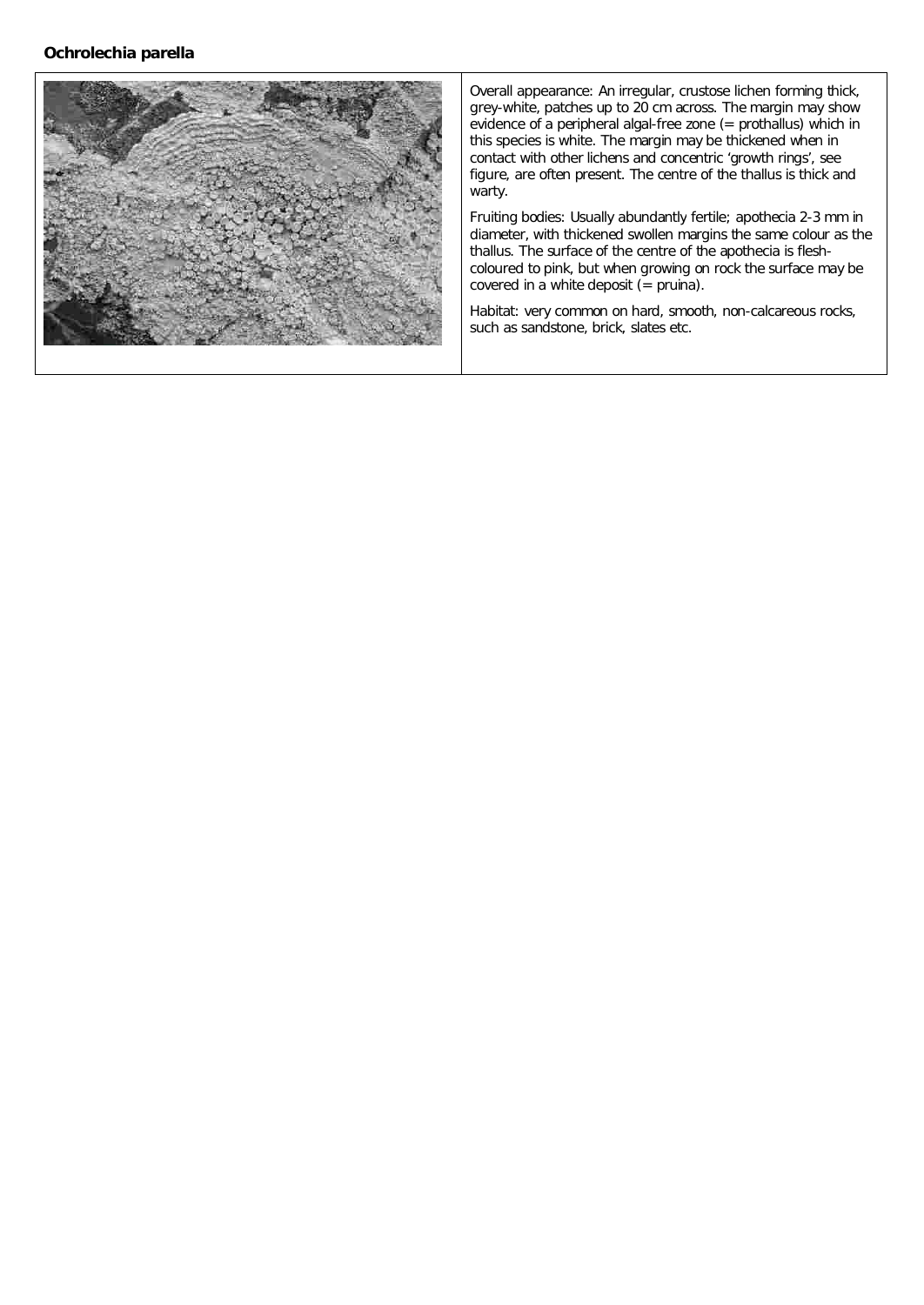

Overall appearance: Irregular in appearance, can be large (up to 20 cm across) grey-white to grey-green, foliose lichen, with brownish tips. The lobes have oval grey-white structures (= pseudocyphellae) which can fuse to form an almost white network on the lobes. Small peg-like to coral-shaped propagules (= isidia) develop on the lobes. Since these isidia retain a coating of the outer layer of the lichen  $(=$  cortex) they are the same colour as the lobes, at least initially, but tend to become brownish, and may occur in large numbers in the centre of the thallus, as in the above figure. The under surface is black becoming brownish towards the margin, often with large numbers of un-branched hairs (= rhizinae).

Fruiting bodies: Rare.

Habitat: Very common on trunk and branches of acid-barked trees, and on sandstone, granite, brick etc. It is tolerant to sulphur dioxide pollution.

Notes: This lichen can sometimes be confused with sulcata. However, P. saxatilis and P. sulcata have different types of propagules. P. saxatilis has isidia, either the colour of the lichen thallus or brownish, whereas, P. sulcata has granular soralia.

A red fungus often parasitizes C. saxatilis.

# **Parmelia** sulcata



Overall appearance: An orbicular, grey-white to grey-green, foliose lichen, up to 20 cm across. The lobes have brownish tips and have irregularly shaped grey-white structures (= pseudocyphellae) which fuse to form a discontinuous white network. Small pale granular propagules (= soralia) develop on the lobes. They tend to form from the pseudocyphellae and become more common in the centre of the thallus, as in the figure. The under surface is black becoming brownish towards the margin, often with un-branched or forked hairs  $(= c$ ilia). alia. *Parmelia*

Fruiting bodies: Rare.

Habitat: Very common on the trunks and branches of trees and on sandstone, granite, brick etc. It is less tolerant to sulphur dioxide pollution than Parmelia saxatilis.

Notes: This lichen can sometimes be confused with Parmelia saxatilis. However, P. saxatilis and P. sulcata have different types of propagules. P. saxatilis has isidia, either the colour of the lichen thallus or brownish, whereas, P. sulcata has granular sor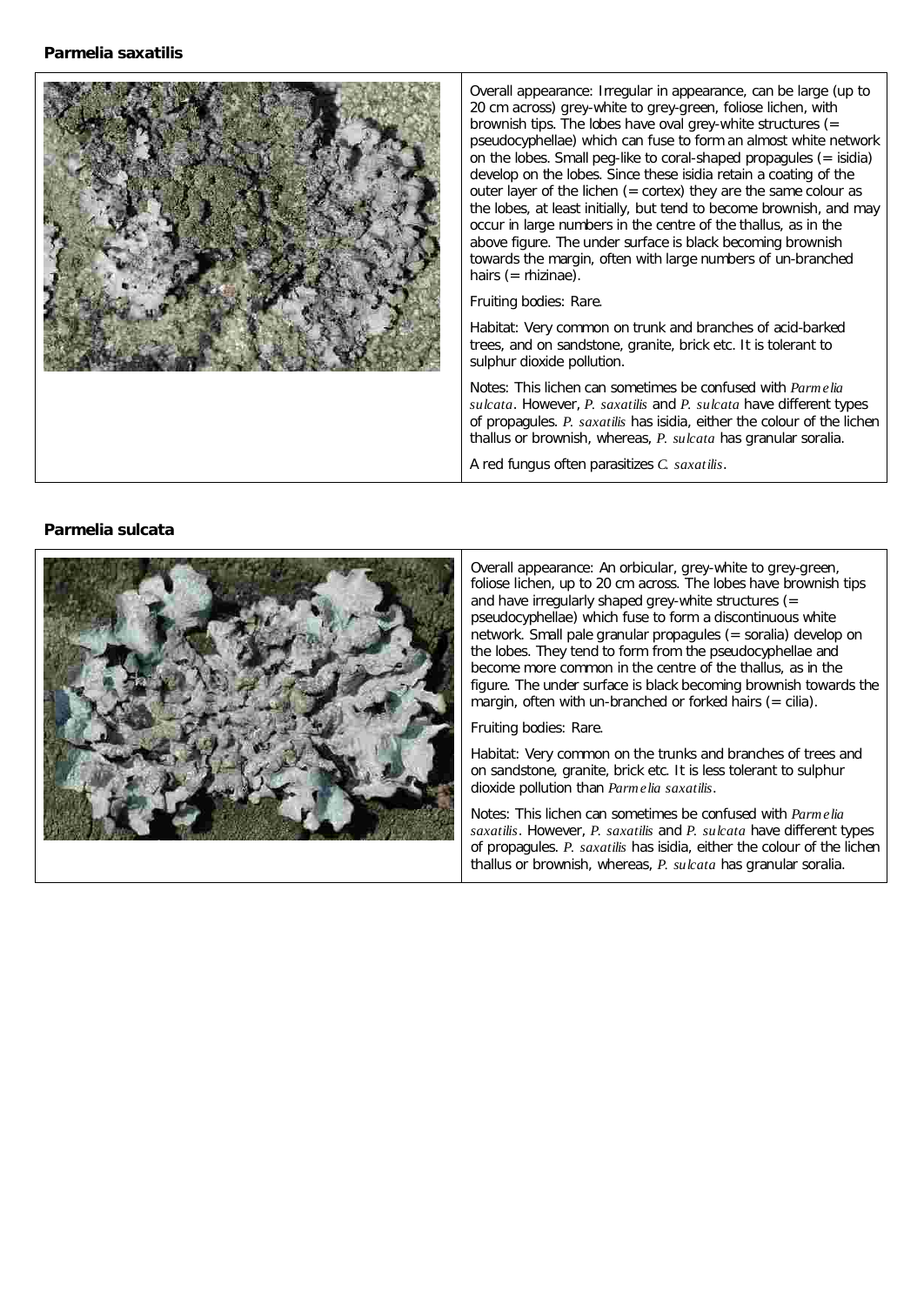**Physcia aipolia**



Overall appearance: A white to pale grey, orbicular, foliose lichen, up to 6 cm across, with distinct pale mottling. This is due to the presence of pseudocyphellae and is best seen when the lichen is wet. The under surface is whitish to pale tan or pale grey with numerous un-branched or branched, whitish to dark brown or grey hairs (=cilia).

Fruiting bodies: Abundant apothecia, up to 3 mm with dark brown to black discs with a thick grey margin.

Habitat: Common on well-light nutrient-rich trees, often in the forks between twigs. On the increase as pollution levels drop.

Notes: A very pretty and distinctive species.

**Physcia adscendens and Physcia tenella**



Overall appearance: A small, pale grey, leafy (= foliose) lichen, less than 4 cm across. Individual lobes are narrow and often dotted with white structures (= pseudocyphellae). The ends of the lobes are raised with long marginal dark-tipped hairs  $(= c$ ilia), like eyelashes. and the lobe tips inflate and burst to reveal a mass of cream-coloured propagules (= soralia) underneath. The under surface is white, with scattered, dark-tipped hairs  $(= c$ ilia).

Fruiting bodies: Uncommon, with a black disc and grey margin.

Habitat: Common on a wide range of well-lit, nutrient-enriched substrates where birds perch, including tree trunks and twigs, limestone, cement, asbestos, etc. This lichen appears to be increasing.

Notes: The soralia at the end of the lobes appear in two forms, see lower diagrams. In some instances the soralia have burst through part of the lobe end, leaving a 'hood' of cortex; in the other form the soralia have burst through over the entire lobe end. These two forms have been named Physcia adscendens and Physcia tenella respectively but it is uncertain how different these species are.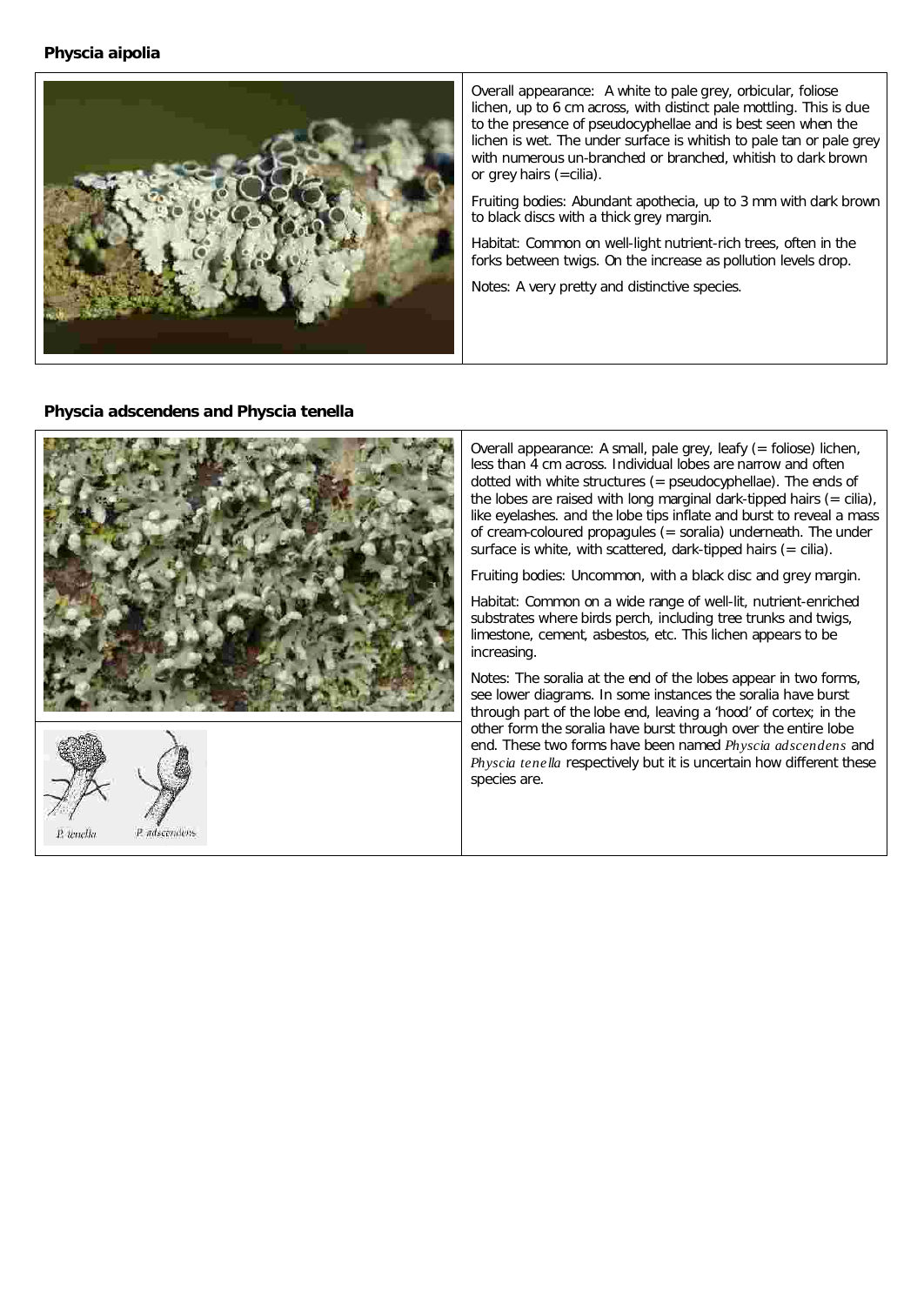#### **Placynthium nigrum**



Overall appearance: A dark-blue to jet-black, less commonly dark brown, 'crustose' lichen, with a distinctive blue-black nonlichenised outer zone (= prothallus), although this is not always well developed. The thallus comprises very small granules which can appear smooth, minutely coralloid, or separated into irregular patches (= areoles) as in the figure above.

Fruiting bodies: Apothecia can be found. They are less than 1 mm in diameter, black rim and centre, with a glossy surface.

Habitat: Very common, especially on calcareous rocks such as limestone, cement etc., usually on horizontal surfaces.

Notes: There are a number of dark-brown to black crustose lichens. However, Placynthium nigrum is distinctive with its blueblack margin (= prothallus) and there is often blue sheen to the black thallus.

# **Platismatia glauca**



Overall appearance: A medium to large, 1-15 cm across, foliose lichen. Individual lobes are large, thin, wavy, and indented along the margin, where there may be clusters of small propagules (both isidia and soralia). The upper surface is dull grey, but often has a brownish tinge. The under surface is black, becoming paler brown towards the margin, and has scattered, un-branched or branched hairs  $(= c$ ilia).

Fruiting bodies: Very rare.

Habitat: Very common on acid-barked trees, and less commonly on rocks and soil. Especially common in upland areas.

Notes: This lichen has a crisped and somewhat untidy appearance and is papery thin.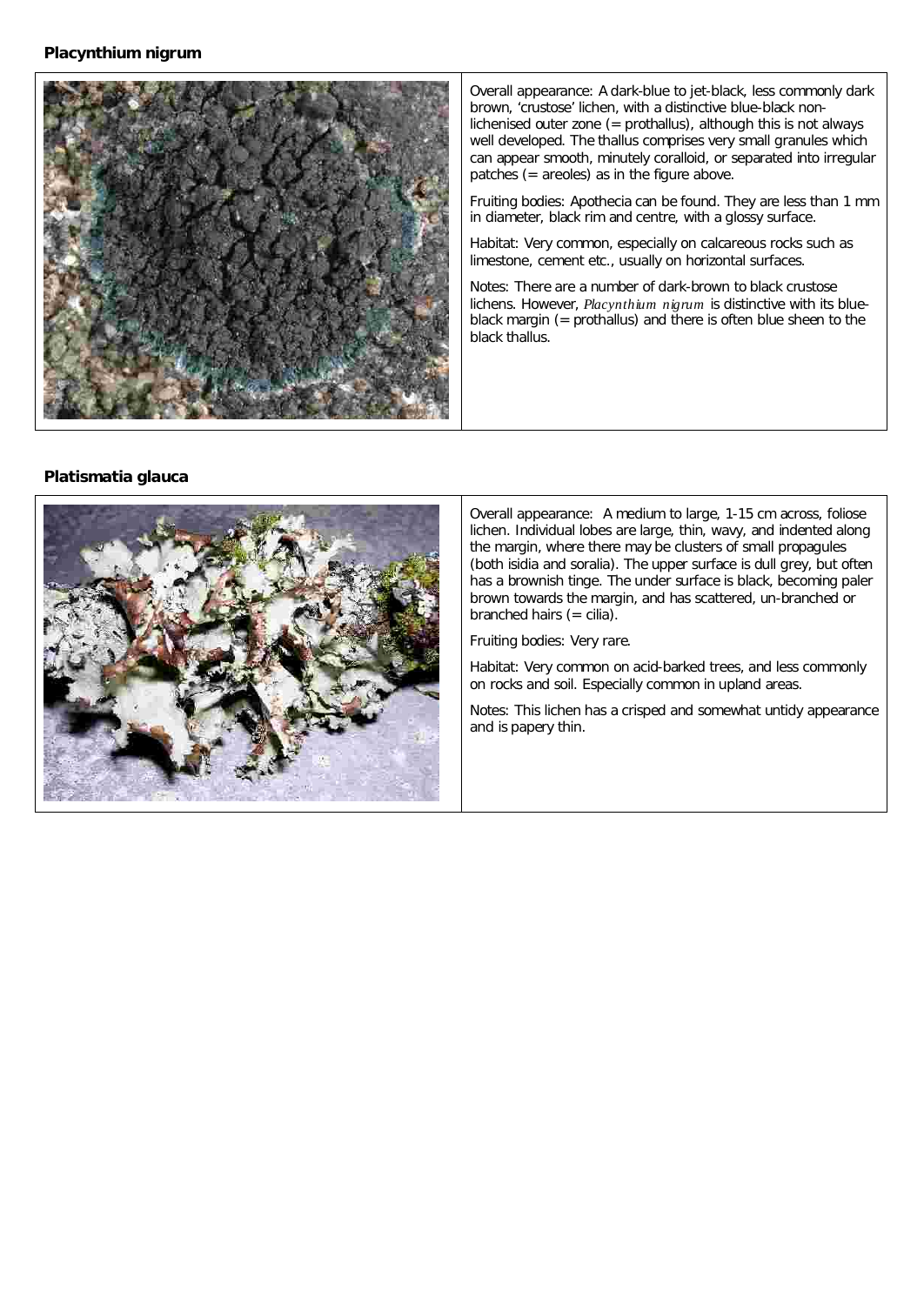# **Ramalina fastigiata**



Overall appearance: Upright bushy (= fruticose), pale to dull grey-green thallus, up to about 5 cm high. Individual lobes are branched, rounded or flattened, hollow, sometimes inflated. The characteristic feature is the rounded terminal apothecia, which can dominate the appearance of the thallus.

Fruiting bodies: Apothecia, see photograph.

Habitat: Common on well-light, exposed twigs on trees and hedgerows. Found in lowland areas, but is sensitive to air pollution.

Notes: Bushy lichens with a strap shaped thallus have a number of different colour schemes. Ramalinas have approximately the same colour on both surfaces, whereas Evemia prunastri has a yellow to green-grey upper surface and paler under surface. Pseudevernia furfuracea has a grey-black under surface and feels much more brittle.

### **Rhizocarpon geographicum**



Overall appearance: A very distinctive, bright yellow-green and black crustose lichen, up to 15 cm across. The black is from the algal-free prothallus and can be seen around the margin of the thallus and in cracks in the green lichen thallus. The green thallus may appear as little 'islands' on a blackish background.

Fruiting bodies: Very common, black, irregular in shape, and do not rise above the thallus surface.

Habitat: Very common, characteristic of hard sandstone, granite etc., from coastal locations to mountain summits.

Notes: A beautiful lichen, which can be recognised from a distance. It often forms mosaics with itself and other crustose lichens. Sometimes called the map lichen.